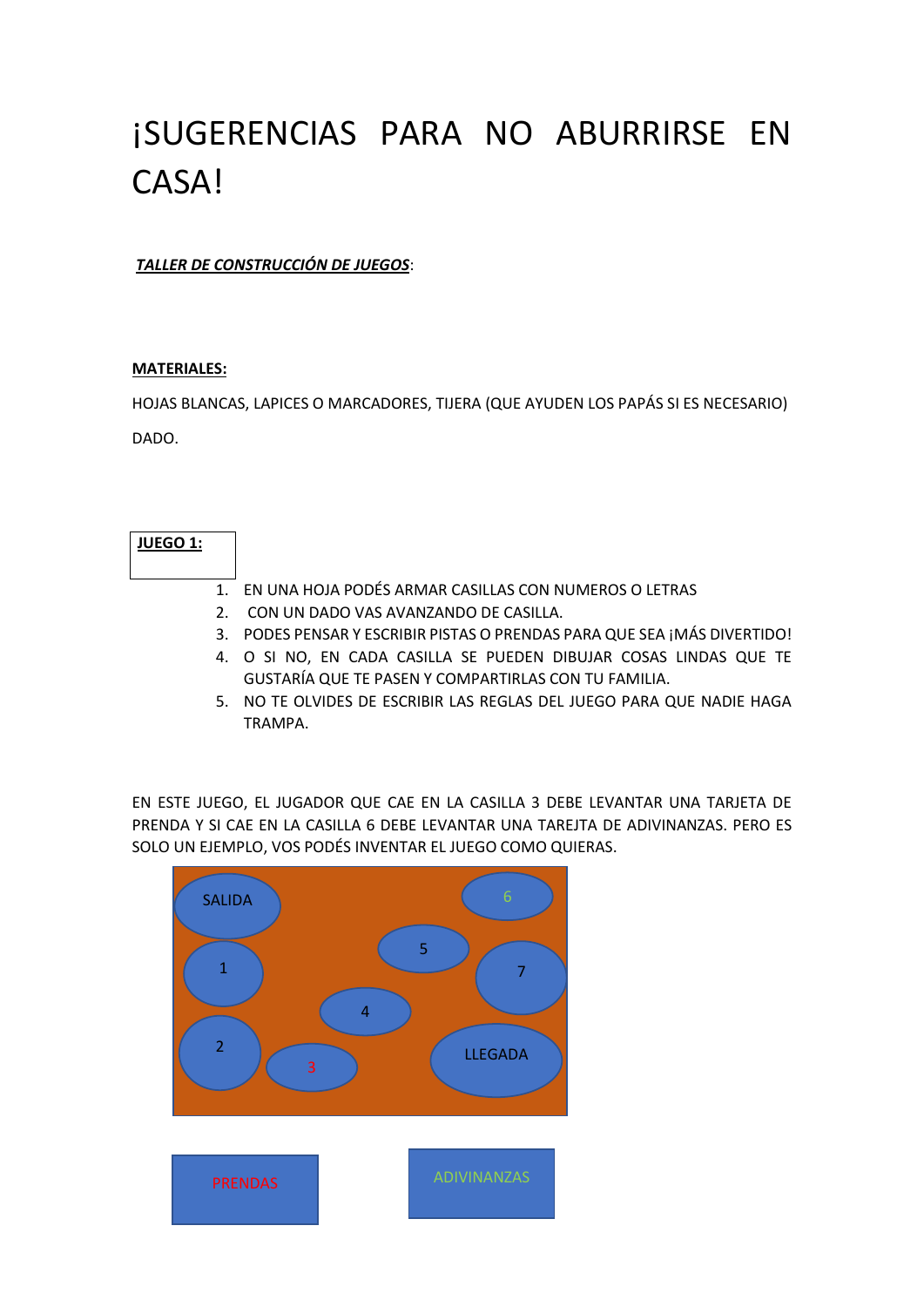### **JUEGO 2.**

- 1. EN UNA HOJA PODÉS DIBUJAR FICHAS DE DOMINO. ASI COMO EN EL EJEMPLO, PERO CON MAS PUNTITOS.
- 2. AHORA LE PODÉS DECIR AL OTRO JUGADOR QUE PIENSE UN NUMERO DEL 1 AL 24 (SI CONOCES SOLO NUMEROS DEL 1 AL 9 LO PODÉS HACER ASI TAMN
- 3. VOS PODÉS ARMAR ESE NUMERO CON LAS FICHAS. EJEMPLO. ACA SE PUEDE FORMAR EL NUMERO 5





- 1. EN UNA HOJA PODÉS DIBUJAR NÚMEROS DEL 1 AL 12.
- 2. DESPUÉS REPARTIS 4 CARTAS PARA CADA JUGADOR.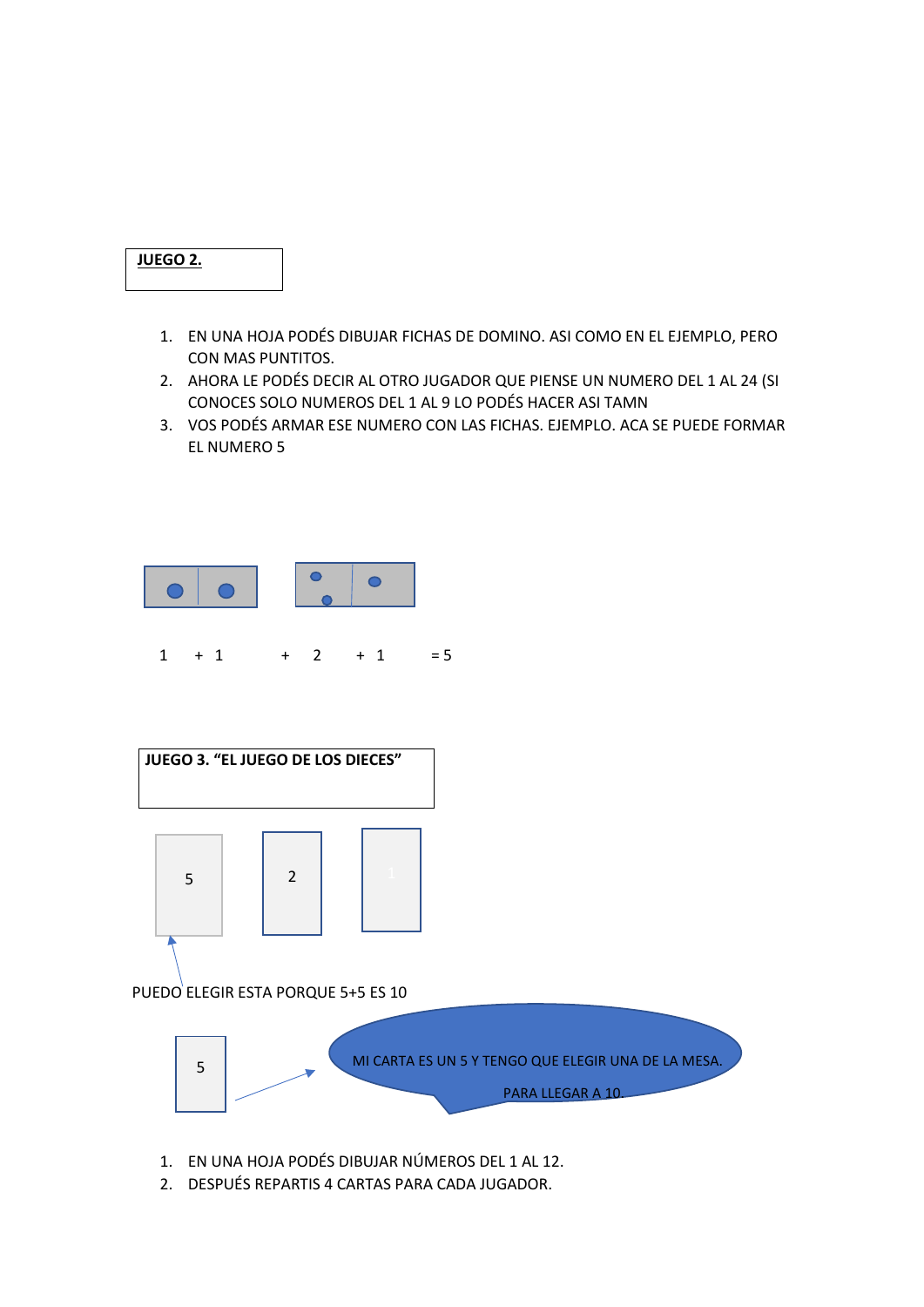- 3. COLOCAR 3 CARTAS EN LA MESA.
- 4. Y CADA JUGADOR VA TIRANDO UNA CARTA Y SI EN LA MESA HAY ALGUNA CARTA QUE ME SIRVA PARA SUMAR 10 LA LEVANTO.

#### JUEGO 4. EMOTI CARTAS



- 1. PODES ARMAR CARTAS DE EMOTICONES CON UNA HOJA.
- 2. RECORTA LA HOJA PARA FORMAR TARJETAS,
- 3. DIBUJA LAS CARITAS CON EMOCIONES QUE MAS TE GUSTEN

**CONSEJO**: TIENE QUE HABER DOS CARITAS IGUALES DE CADA UNA QUE DIBUJES.

¡CON ESTAS CARTAS PODÉS JUGAR A VARIOS JUEGOS! Y TAMBIEN NO TE OLVIDES DE INVENTAR EL QUE QUIERAS,

**MEMOTEST:** COLOCA LAS CARTAS BOCA ABAJO Y DA VUELTA 1

¡SI SALE LA MISMA TE LLEVAS LAS DOS!

SI SALE OTRA DIFERENTES LA DEJAS BOCA ABAJO EN LA MESA Y ESPERAS EL PROXIMO TURNO.

#### **ADIVINA ADIVINADOR:**

- UN JUGADOR SE COLOCA UNA CARTA SIN VER EN LA CABEZA.
- Y EL OTRO DEBE HACER ESA CARITA PARA QUE EL OTRO JUGADOR LO ADIVINE

JUEGO 5.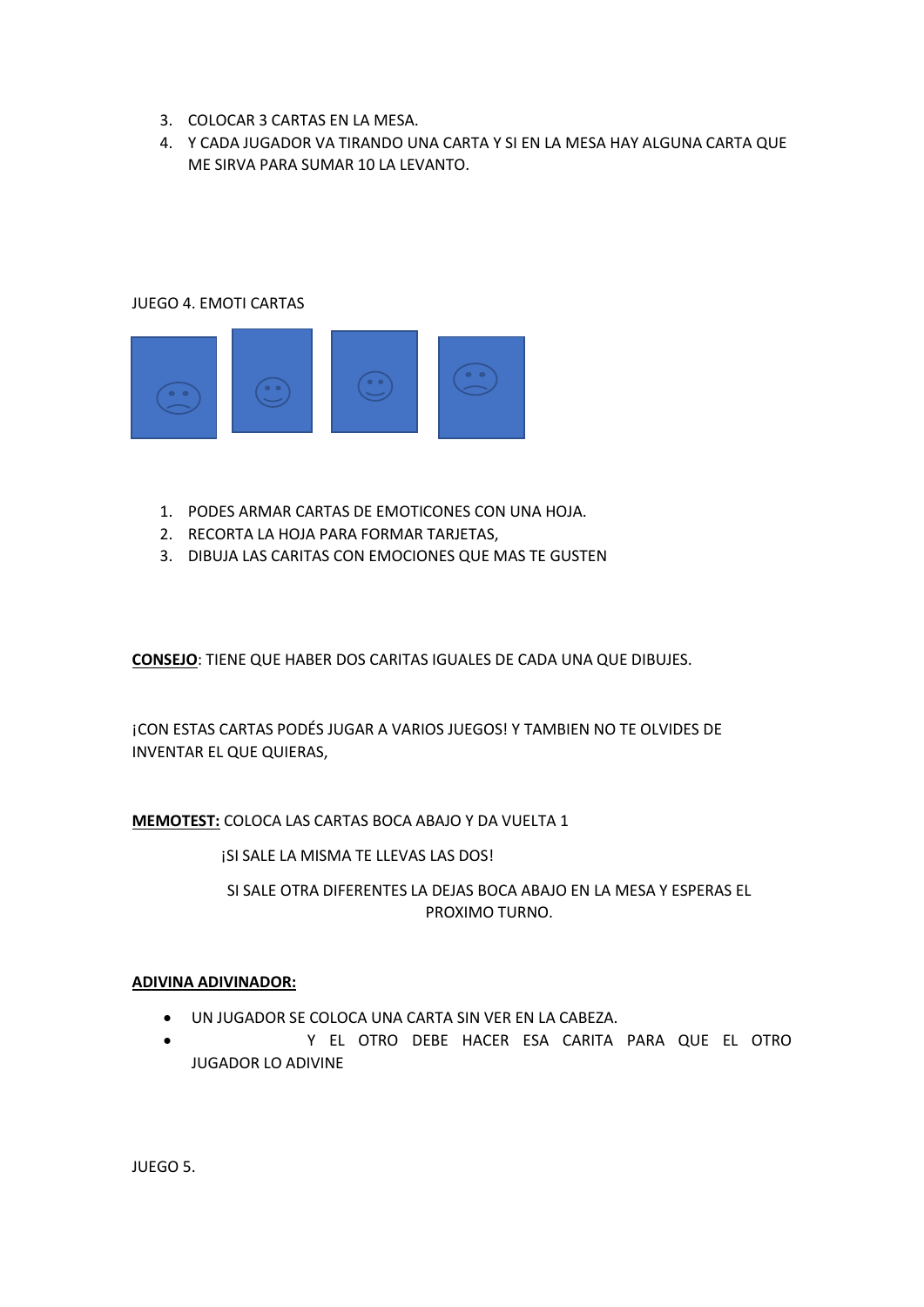#### ¡PASAPALABRAS!

EN ESTE JUEGO VAS A PODER JUGAR A MUCHOS MAS.

NECESITAS DIBUJAR UN CIRCULO EN UNA HOJA Y ESCRIBIR ALREDEDOR LAS LETRAS DEL ABECEDARIO.

CON ESTE JUEGO PODÉS PENSAR Y NOMBRAR PALABRAS QUE EMPIECEN CON ESAS LETRAS.

PODES TAMBIÉN HACER UNA VERSION FACIL SOLO CON VOCALES O SINO OTRA MAS DIFICIL CON PISTAS PARA ADIVINAR ESAS PALABRAS.



- . TRANSPORTE DE 4 RUEDAS (AUTO)
- . ANIMAL CON TROMPA LARGA (ELEFANTE)
- . LUGAR RODEADO DE MAR (ISLA)
- . ANIMAL QUE LE GUSTA DORMIR EN INVIERNO (OSO)
- . ES UNA FRUTA (UVA)

TUTTI PALABRAS:

¡PODES CAMBIAR LA VERSION DEL CLASICO TUTTI FRUTTI Y COLOCAR VERBOS, SUSTANTIVOS, ADJETIVOS! ELEGIS UNA LETRA Y COMPLETAS LAS CATEGORIAS CON PALABRAS QUE EMPIECEN CON DICHA LETRA. TE DEJO UN EJEMPLO:

| <b>VERBOS</b> |         | SUSTANTIVOS   SUSTANTIVOS | ADJETIVOS | LETRA | <b>PUNTOS</b> |
|---------------|---------|---------------------------|-----------|-------|---------------|
|               | COMUNES | <b>PROPIOS</b>            |           |       |               |